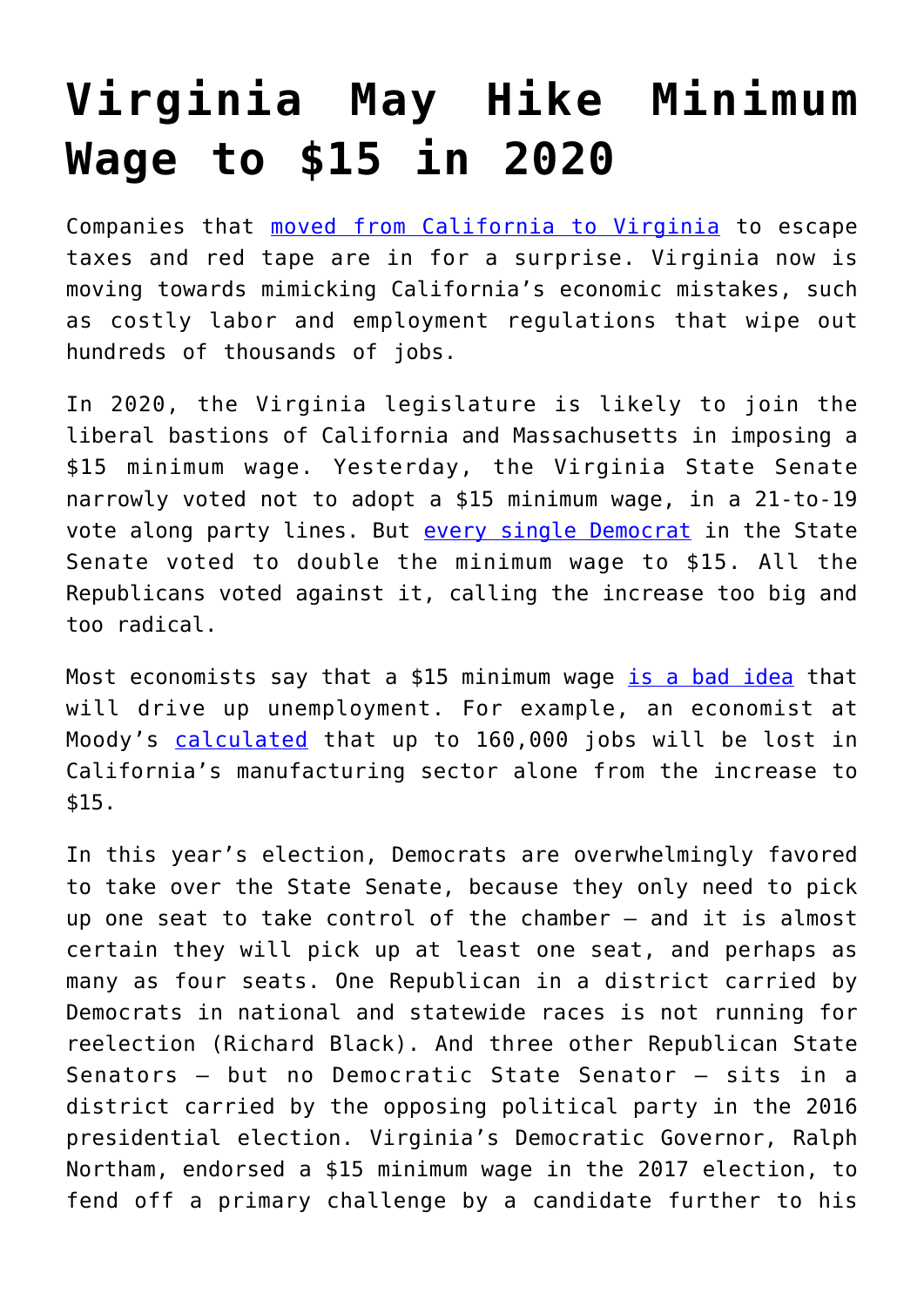left.

An analyst also gives the Democrats a 75% chance of picking up the other chamber of the Virginia legislature, giving them total control of Virginia's state government. Virginia's House of Delegates is currently split 51-to-49 in favor of Republicans. Democrats are favored, due to factors such as (1) court-ordered redistricting; (2) an influx of liberal voters; and (3) the incredible unpopularity of Donald Trump in Virginia.

So next year, the \$15 minimum wage will likely be passed in Virginia by the new liberal-dominated legislature. This will result in huge job losses in rural and southern Virginia. The Senators who voted for it are not the ones who constituents will suffer most from the increase, in terms of job losses, price increases, or localized economic depressions.

Virtually all of the State Senators who voted for the wage increase are in densely-populated areas where wages and living costs are high, and most people are already paid far more than even a high minimum wage. Most of the State Senators who voted against it are from sparsely-populated, low-living-cost areas where many employers can't afford to pay a \$15 wage to all their employees, much less to unskilled workers who provide less value to their employer.

As the Richmond Times-Dispatch [reported](https://www.richmond.com/opinion/our-opinion/editorial-on-the-minimum-wage-democrats-northam-and-perriello-go/article_f1abda2f-0b48-5ab4-b6ec-c4652201913d.html), the *average* wage in places like Amelia is only around \$15 per hour. So a \$15 *minimum* wage would require employers to pay unskilled new hires as much as they currently pay skilled long-time employees. Employers simply could not do that, especially in low-living-cost, low-wage areas that are not wealthy. So increasing the minimum wage to \$15 per hour would wipe out countless jobs. A couple each making \$12 per hour can support a family in low-living-cost rural areas of Virginia, so it is hard to justify forcing employers to pay newly-hired employees more.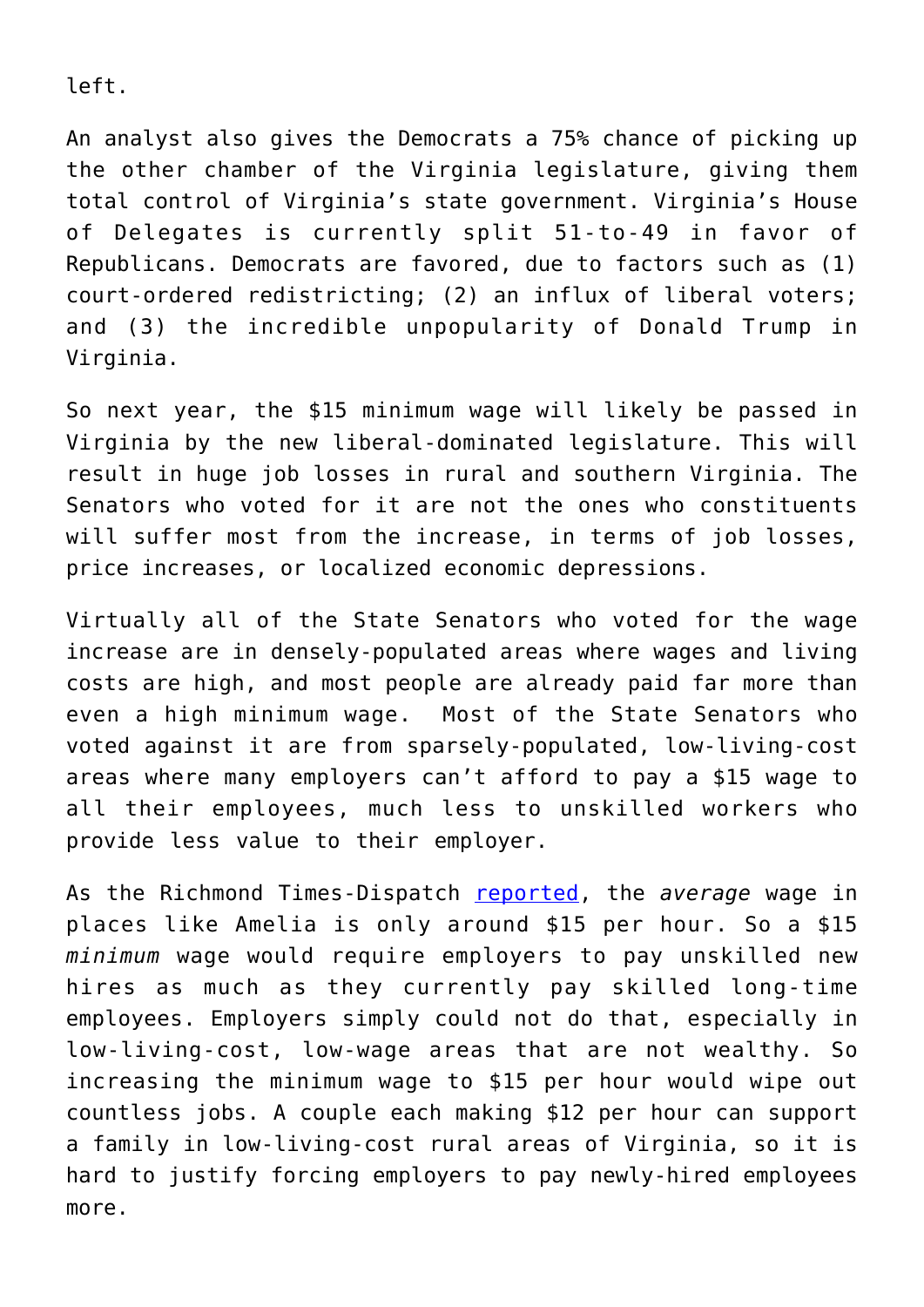Liberal politicians have admitted that these radical increases in the minimum wage make no economic sense, even if they make for a moralistic political soundbite. In signing California's \$15 minimum wage into law, California's Jerry Brown [said that,](https://reason.com/blog/2016/04/04/gov-brown-admits-15-minimum-wage-does-no) "Economically, minimum wages may not make sense. But morally, socially, and politically they make every sense."

Liberal voters often feel the same way. That is illustrated by a recent poll of California's Democratic-leaning electorate. The liberal [Los Angeles Times reports](http://www.latimes.com/politics/la-pol-ca-latimes-minimum-wage-primary-poll-20160609-snap-story.html) that "Californians strongly back the state's minimum wage increase to \$15," even "though they believe the wage hike will hurt their pocketbooks and the state's economy," and "high percentages of those surveyed expected negative consequences, including layoffs and business relocations to states with lower minimum wages. Almost 90% of respondents believed that prices for consumers would rise because of the wage hike."

By advocating minimum wage hikes, people get to signal their own political virtue — at the expense of other people's jobs. The *Washington Post*'s Lydia DePillis, a booster of the minimum wage increase, [says](https://www.washingtonpost.com/news/wonk/wp/2016/04/01/the-15-minimum-wage-sweeping-the-nation-might-kill-jobs-and-thats-okay/) that the "\$15 minimum wage sweeping the nation might kill jobs — and that's okay."

Liberal politicians who understand economics privately harbor misgivings about minimum wage hikes, which increase unemployment most among youth and African-Americans. (As the black economists Walter Williams and [Thomas Sowell](https://townhall.com/columnists/thomassowell/2013/09/17/minimum-wage-madness-n1701840) have [noted](http://townhall.com/columnists/thomassowell/2013/09/17/minimum-wage-madness-part-ii-n1701833/page/full)).

But they often publicly support minimum wage hikes anyway. Why? To fend off primary challengers to their left, or to use as a wedge issue in the general election.

In 2016, the Democratic Party platform proposed increasing the minimum wage  $to $15 -$  $to $15 -$  $to $15 -$  even though such an increase would wipe</u> out many jobs, as Hillary Clinton once admitted. As the progressive web site Vox [put it,](https://www.vox.com/2016/4/15/11436868/hillary-clinton-fights-for-15) "Hillary Clinton knows a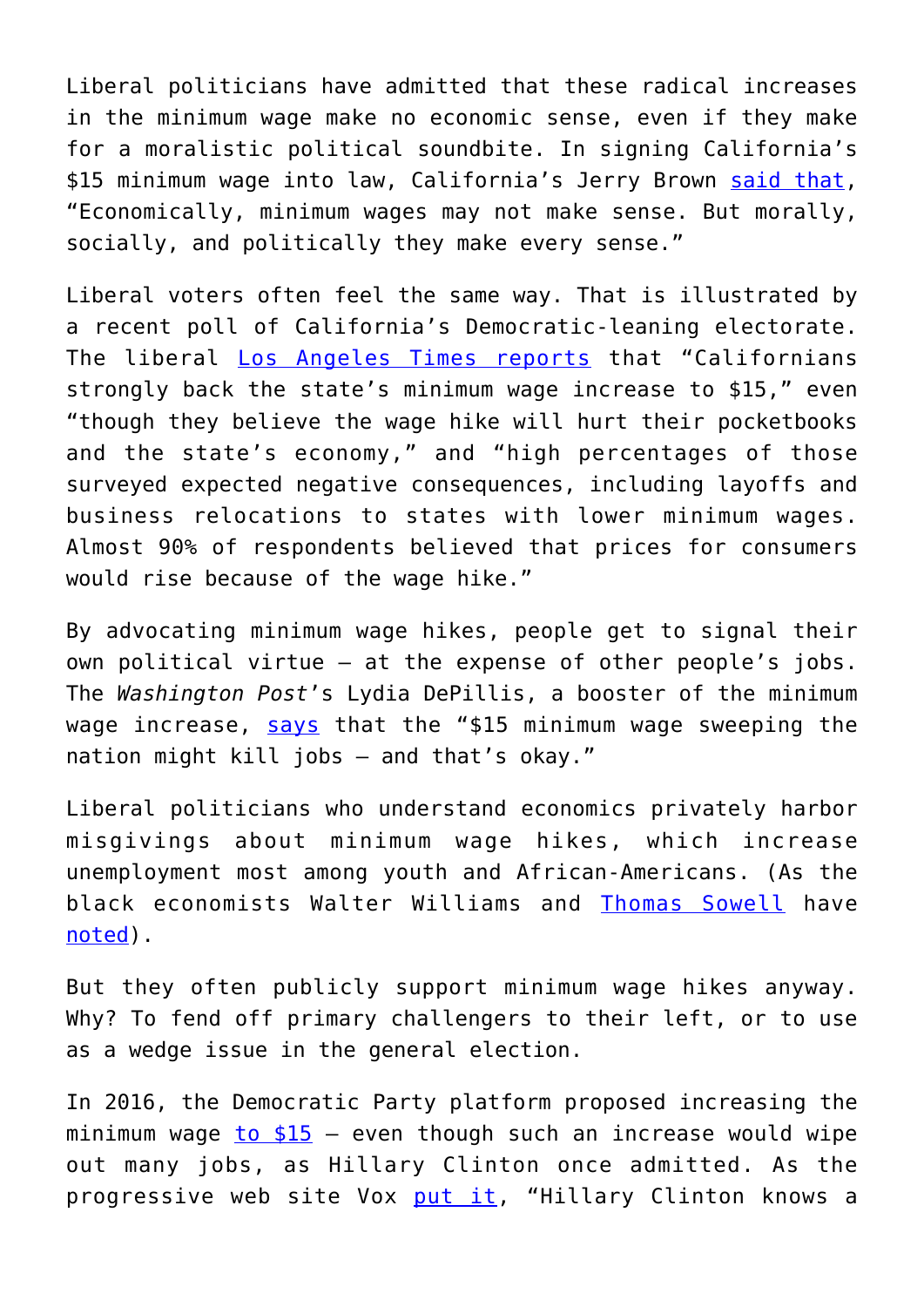national \$15 minimum wage is a bad idea. She endorsed it anyway." She did so to fend off a primary challenge from Bernie Sanders, the Democratic Socialist Senator from Vermont.

Job losses from minimum wage hikes reduce state revenue. Meanwhile, much of the benefit of the wage hike to low income workers who manage to keep jobs at the increased minimum wage is lost due to increased federal taxes and reduced federal earned-income tax credits and food stamps. As Henry Schmid notes, "the tax implications of going from a \$10- to a \$15-anhour minimum wage" are fiscally "very significant. For a family of four with both spouses making the minimum wage, their federal tax will increase from \$4,106 to \$7,219, payroll tax will increase from \$2,579 to \$3,869, their earned-income tax credit (EITC) will be reduced from \$596 to zero . . . and the \$2,400 food-stamp credit will be lost. Of the \$20,800 increase in income in going from \$10 to \$15 an hour, \$7,778 will be diverted to the government, which doesn't include loss of other income-dependent government welfare programs and added costs due to the resulting inflation. Over one third of the wage increase will flow to the [federal] government."

The net result is that an economically-struggling town with lots of low-wage workers tends to have less disposable income, and less consumer purchasing power (meaning fewer retail jobs) after a minimum wage hike than before. Increasing the minimum wage is an anti-stimulus package that increases poverty and cuts home values in such towns (since no one wants to buy a home in a town where they can't find a job).

Virginia may also mimick California in getting rid of its probusiness right-to-work law. Virginia used to be so probusiness that even Democratic Governors like Doug Wilder and Terry McAuliffe supported right-to-work laws, which limit the power of labor unions. But the current Democratic Governor helped defeat a voter referendum to put right-to-work provisions into the state constitution. And while he has said he will not push for the repeal of the right-to-work statute,